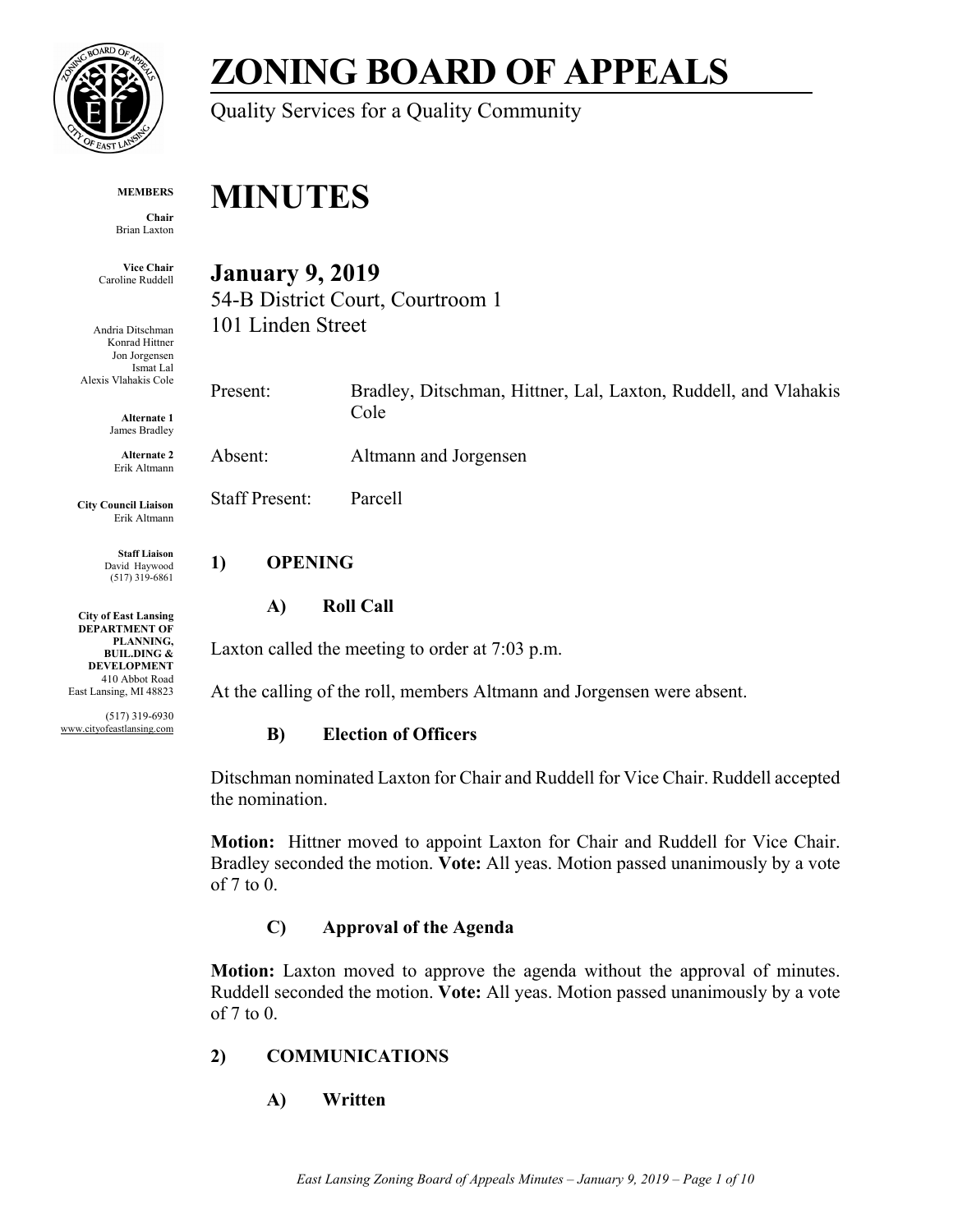- Letter from Mark Oppenhuizen in support of the appeal for 404 University Drive.
- Email from Eric Walters in support of the appeal for 1820 Coolidge Road.
- Email from Andrea Shea regarding 404 University Drive Laxton stated Andrea Shea, the owner, has named Eric Kaiser as her representative given she is out of the state for a few months
- Email from John and Katie Hubbard regarding 404 University Drive
- **B) Oral**  None

#### **3) NEW BUSINESS**

**A) A variance request from Andrea Shea for the property located 404 University Drive, in the R-2, Medium Density Single Family Residential, zoning district for a variance from the following requirement of Chapter 50 – Zoning Code of the City of East Lansing:** 

> *Section 50-147(1)a. – Within any yard bordering a street, fences or walls, other than retaining walls, shall not exceed the following maximum heights:*

- *i. When less than 40 percent open and unobstructed.* 
	- *1. Three feet at the property line.*
	- *2. Six feet, when set back at least 20 feet from the property line.*

**The applicant is proposing a privacy fence at six feet tall around the existing patio and between the existing house and garage less than the required setback**.

Parcell stated the fence has already been constructed and is approximately six feet high and only set back approximately five feet from the property line where the code requires 20 feet. He did note for the record the fence is setback quite a distance from the road but the code specifies from the property line not the road. Parcell further stated the owners built the fence to keep pedestrians from going across their property which is a corner lot.

Hittner asked which lines on the survey measure the setback. Parcell explained the setback requirement.

Bradley asked how the fence got built without a variance. Parcell explained a fence does not require a building permit; therefore, there was not review. He further stated a Certificate of Appropriateness, given the property is in a historic district, was not completed until after the fence was built.

Laxton asked what the requirements of the Historic District Code say about building something within a historic district. Parcell replied there are fence policies through the Historic District Commission (HDC) that guide the building of a fence and the fence at 404 University is a replacement to the fence that was already approved by the HDC.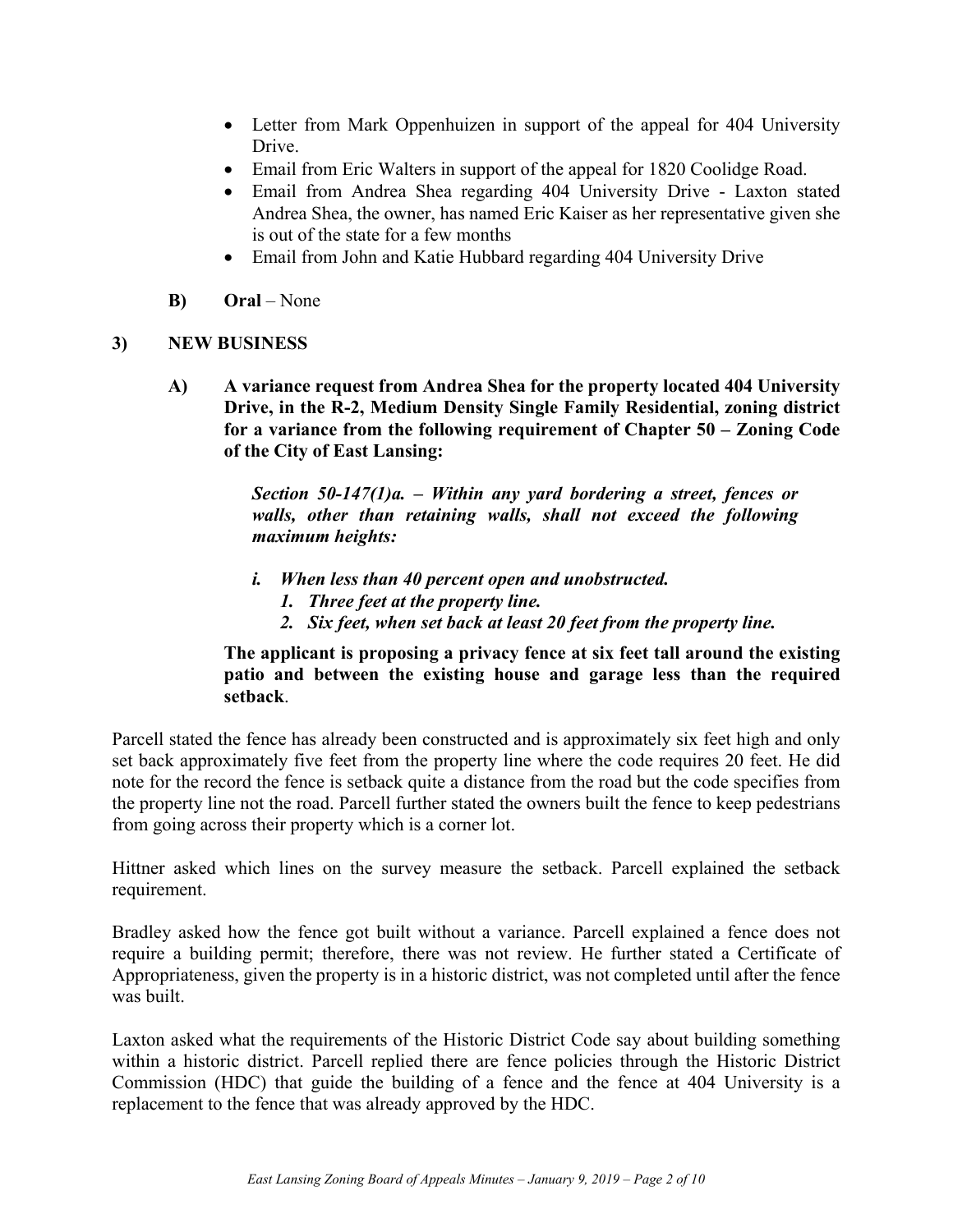Laxton asked if there is a substantial increase of crime in the area. Parcell replied he is unsure.

Eric Kaiser, Blue Skies Carpentry, representative for the applicant, addressed the Board and stated in response to crime he has 15 different threads on social media where the police have been called. He stated the homeowner is not trying to impede anyone's path but rather keep people off her property. Kaiser talked about the view from the driveway.

Laxton explained the Zoning Board of Appeals requirements and special findings in which to grant a variance. He stated he would not want the application to fail because the applicant did not understand the appeal. Laxton asked Parcell to indicate what part of the fence may have to come down if the variance was not approved.

Bradley asked if the applicant could address his question about the conversations with the city. Kaiser stated he talked with the building inspector. He further asked if Kaiser has read the email from Katie Hubbard as she suggested they and Kaiser had a conversation as well. Kaiser replied he did not have a conversation with Katie Hubbard but the owner did text and Hubbard never intimated there was an issue with anything.

Bradley further asked if any other construction was done to the interior or exterior. Kaiser replied negatively. Bradley asked if the only question to the building inspector was in regard to the fence. Kaiser replied affirmatively.

Hittner asked if the fence is more about privacy or keeping people off her property. Kaiser replied it is for safety purposes as she was feeling vulnerable with people coming on her property.

Hittner further asked if a wrought iron fence was considered. Kaiser replied negatively and stated Shea was specific about wanting the fence to match the existing fence.

Ruddell asked if there was anything in the code that would prevent Shea from having a three foot fence and add a 12 foot sculpture or Arbor Vitae behind it for additional screening. Parcell replied he is unaware of any requirement that would prevent that.

**Motion:** It was moved by Ruddell and seconded by Ditschman to grant variance approval for the request from Andrea Shea, for the property located at 404 University Drive, in the R-2, Medium Density Single Family Residential district from the following requirement of Chapter 50 – Zoning Code of the City of East Lansing:

#### *Section 50-147(1)a. – Within any yard bordering a street, fences or walls, other than retaining walls, shall not exceed the following maximum heights:*

- *i. When less than 40 percent open and unobstructed.* 
	- *1. Three feet at the property line.*
	- *2. Six feet, when set back at least 20 feet from the property line.*

**The applicant is proposing a privacy fence at six feet tall around the existing patio and between the existing house and garage less than the required setback**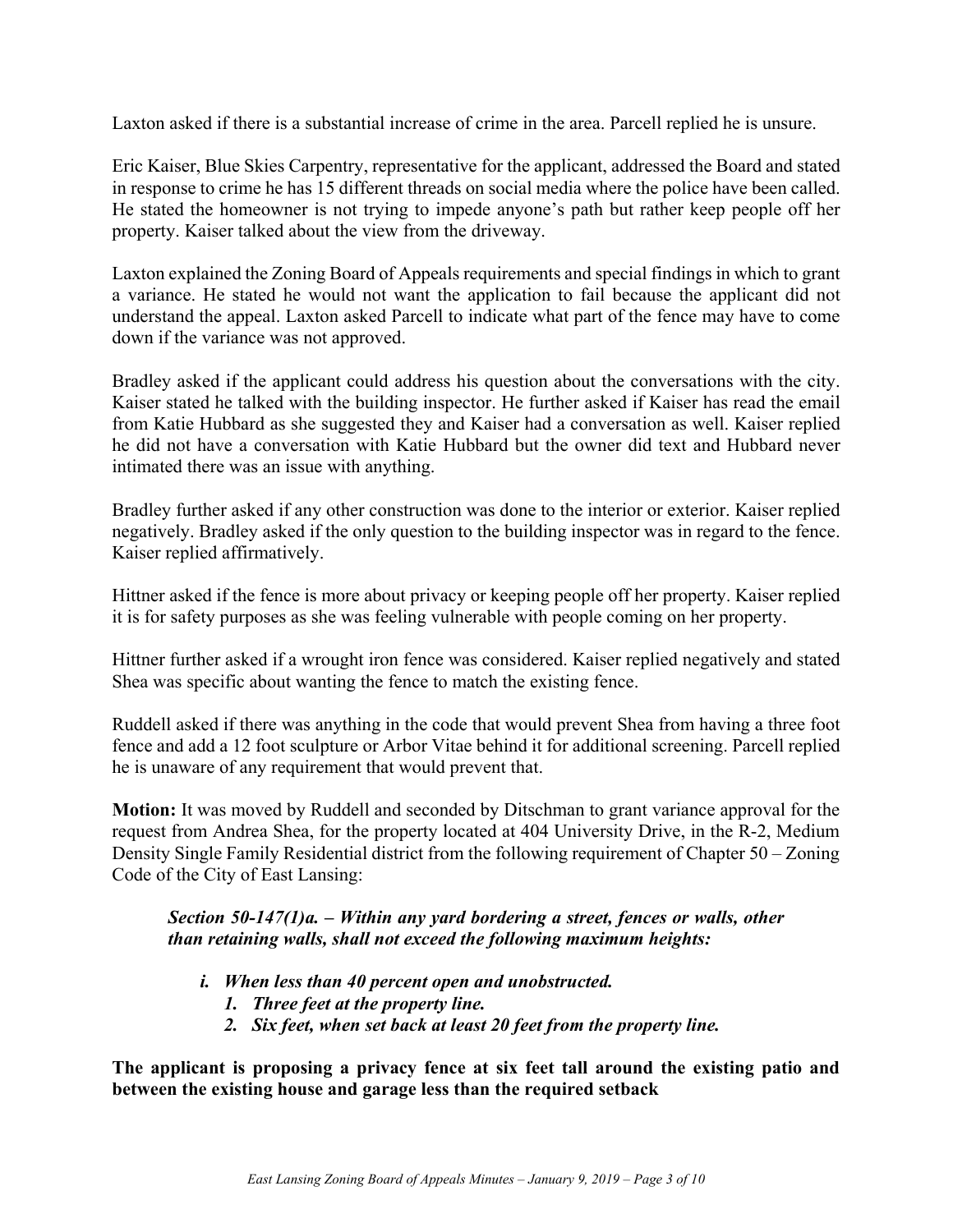The Board finds that under Special Finding (2), that there are exceptional or extraordinary circumstances or conditions which apply to the property in question that do not apply to other properties and which have not resulted from any act of the applicant subsequent to the adoption of the Zoning Code; based on the following grounds:

1. The house is on a corner lot and essentially has two front yards which is difficult to building a privacy fence.

Bradley stated Laxton pointed out that if the house were in any area other than a corner lot it would be approved which suggests to him that it is a substantial property right possessed by other properties within the same zoning district.

**Friendly Amendment:** It was moved by Bradley and seconded by Ditschman to include Special Finding (3), Special Finding (3), that such variation is necessary for the preservation of a substantial property right possessed by other properties within the same zoning district.

**Vote:** All yeas. Motion passed unanimously by a vote of 7 to 0.

Hittner stated he does not deny the property owner is entitled to privacy but his concerns with the fence could have been avoided with a different design such as space between slats, etc., and as such will not be voting in favor of the variance.

Laxton asked what other type of fencing type could be placed as the property is in a historic district. Parcell replied wood is acceptable, no chainlink fence, and a metal fence would require a review. He further stated that a former Historic Preservation Officer approved the fence to the north; the plan was to use the same materials so it would look similar.

Laxton stated he is sympathetic with the applicant but he is concerned with the look of it and other properties doing similar things but he's not sure if that is a valid reason not to grant the variance if it meets the special findings so he will probably be voting yes.

Ditschman stated she is concerned about the future and how it might affect other people wanting to construct a similar size fence and use the hardship criteria as a basis for approval of a less quality fence.

Bradley stated he agreed with Ditschman but feels the applicant or the applicant's representative did try to find out if what they were doing was correct with the fence; although, it is a little overkill and as such he is leaning slightly toward granting approval.

Hittner stated there are variables that come into play when determining the location, type, and size of fence and for a citizen to rely on just any employee to be the authority and to justify their actions.

The Board discussed the process for citizens to get questions about fences answered should they inquire.

**Amended Motion Vote:** *Yeas*: Bradley, Lal, Laxton, Ruddell, Vlahakis Cole. *Nays*: Hittner and Ditschman. Motion passed by a vote of 5 to 2.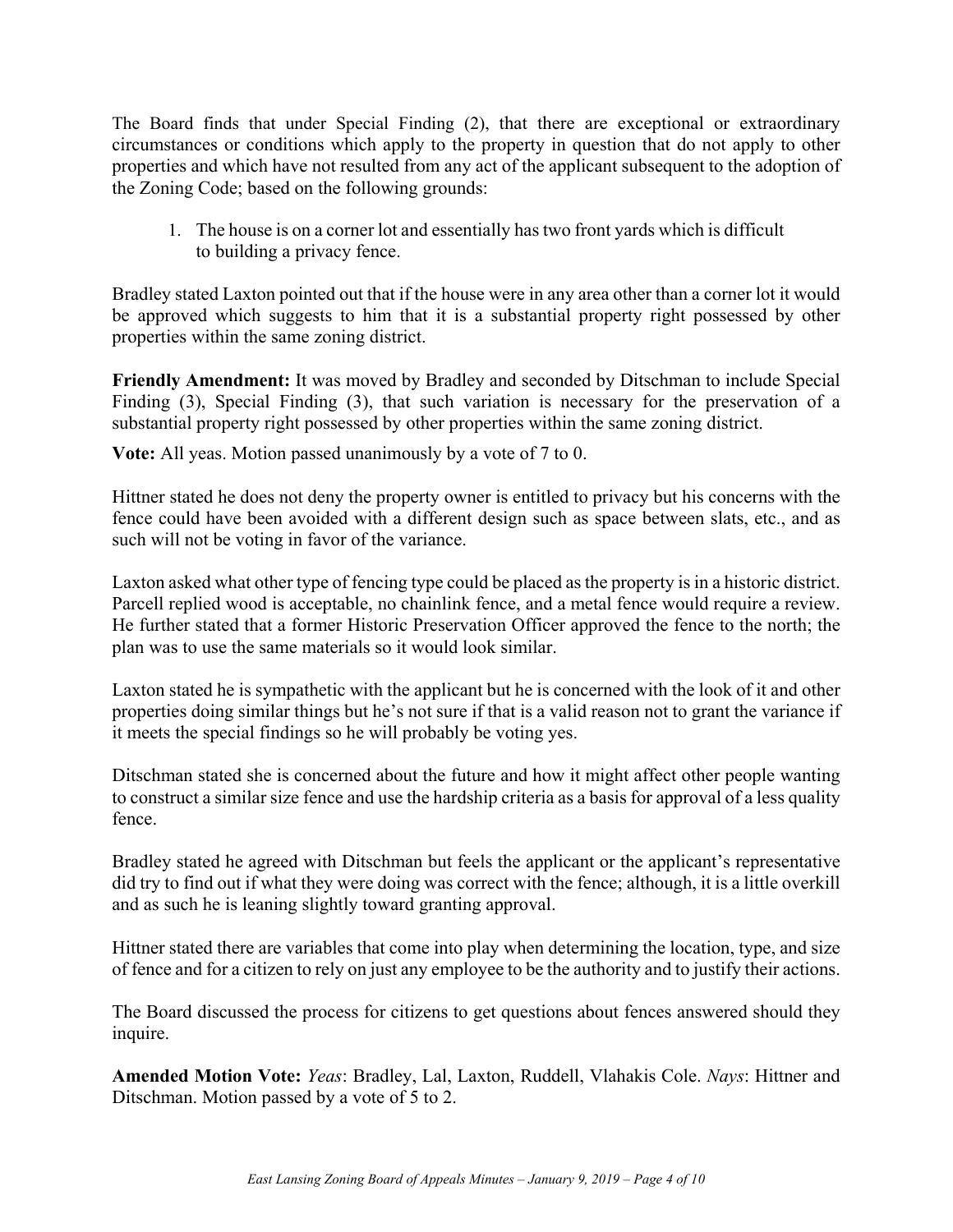**B) A variance request from Ghulam Sumbal for the property located at 1820 Coolidge Road in the R-3, Single and Two-Family Residential, zoning district for a variance from the following requirement of Chapter 50 – Zoning Code of the City of East Lansing:** 

 *Section 50-301. – Minimum lot width. Minimum lot width in the R-3 zoning district for uses other than single-family is 100 feet.* 

#### **The applicant is proposing to demolish the existing single-family structure and rebuild a new duplex structure with a lot width of 82 feet.**

Parcell described the property, location, zoning of the property and the surrounding area, and the proposal as indicated in the Staff Report. He said the proposed plan meets all side and rear yard setbacks it is only the lot width requirement that is not met.

Tom James Gottchalk, owner of James Edward Builder, the contractor, addressed the Board and provided a letter of support from the neighbor. He said there are four duplexes in a row and multifamily across the street.

Laxton said he is confused as to why a variance is needed. Parcell stated the width of the property only allows for a single-family house. The zoning is all R-3 that whole area is single and twofamily residential; an allowed use grandfathered in.

Hittner asked if there were tenants in the structure. Gottchalk stated there was a tenant they had move out at the end of August. He asked if both sides were being rented. Gottchalk stated it is a single-family home not an existing duplex. Laxton said it makes sense that the proposed project needs a variance as it would be non-conforming.

Ditschman asked if they currently have a demo permit. Gottschalk replied affirmatively and Parcell confirmed.

Ghulam Sumbal, the owner, addressed the Board and talked about the history of his contact with East Lansing regarding the demolition of the house and rebuilding as a duplex.

Nicholas Ellena, 2249 Luwanna Drive, Lansing, owner of 1802 Coolidge the house next door (which is a single family home not a duplex), addressed the Board and spoke to the side yard setback closest to his property; he would like a privacy fence and no windows facing the south toward his property and he would be okay with the proposal. Laxton said he understands the concern but it is not something the Board can do as they have no lawful ability to make those types of requirements.

Bradley asked if there are any properties in the R-3 zone that have duplexes other than the one being proposed. Parcell stated he does not know. Bradley asked if there are any with lot widths less than 100 feet. Hittner stated he can attest to there being a number of duplexes along Coolidge but he is not certain of the lot frontages. Laxton stated he concurs with Hittner as there are multiple duplexes in that area.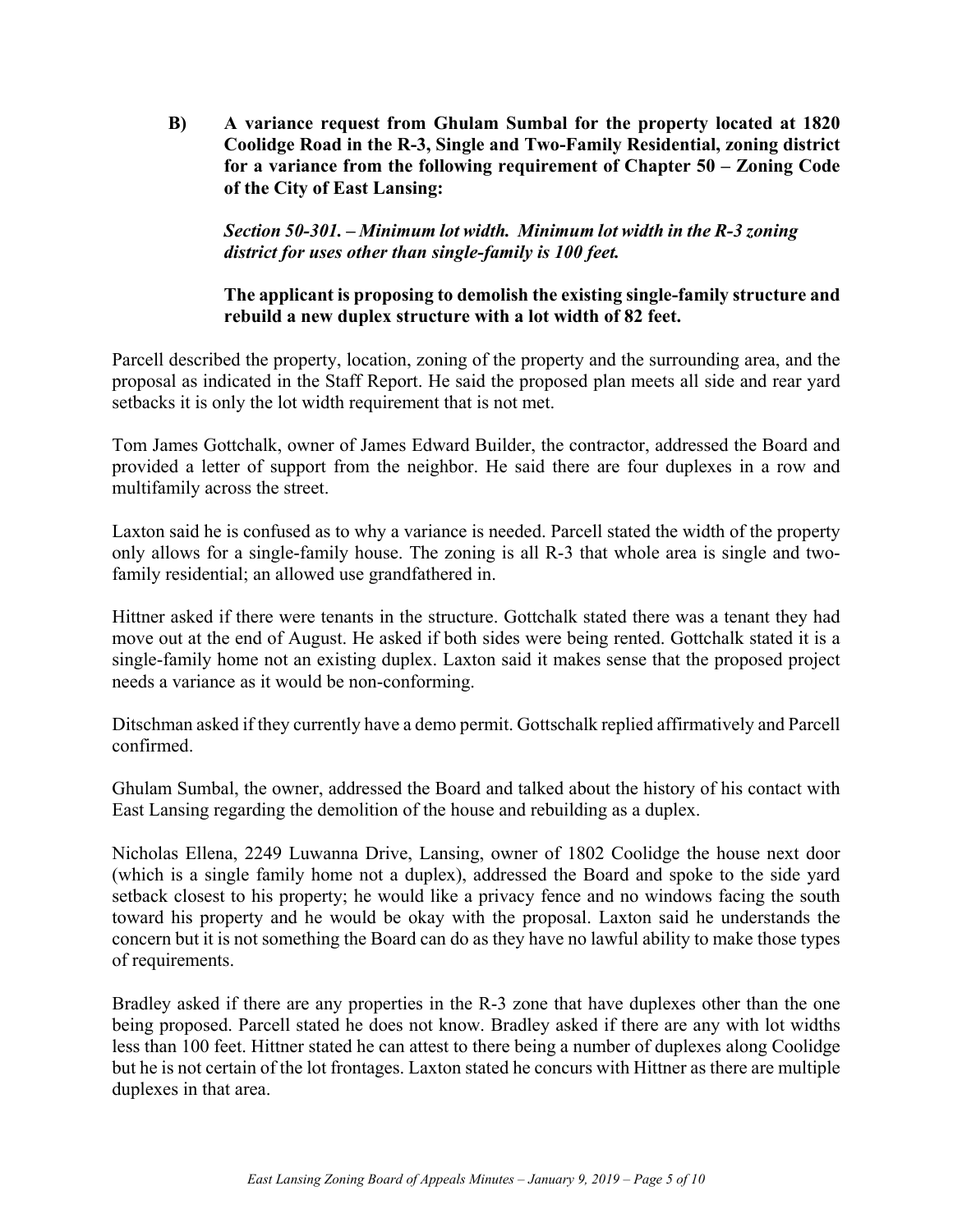Ditschman asked what the future land use is for the area. Parcell stated he does not know in relation to the recently adopted Master Plan; however, there is no thought to changing the zoning in this area to his knowledge.

Hittner asked if it was possible to approve a conditional variance by requiring a fence. Bradley said in the past the City Attorney advised to try to avoid conditions because they are outside the scope of the Board's mandate.

**Motion:** Ditschman moved to approve the variance request from Ghulam Sumbal for the property located at 1820 Coolidge Road in the R-3, Single and Two-Family Residential, zoning district for a variance from the following requirement of Chapter 50 – Zoning Code of the City of East Lansing:

> *a. Section 50-301. – Minimum lot width. Minimum lot width in the R-3 zoning district for uses other than single-family is 100 feet.*

To demolish the existing single-family structure and rebuild a new duplex structure with a lot width of 82 feet.

The Board finds that under the Special Finding (1), that there are practical difficulties or unnecessary hardships resulting from the physical characteristics of the property in question which make it unfeasible to carry out the strict letter of the Zoning Code and under Special Finding (3), that such variation is necessary for the preservation of a substantial property right possessed by other properties within the same zoning district.; based on the following grounds:

- 1. Approval was given by the City to move forward and the limitation of the frontage with the exception for only a single-family home is inconsistent with the future land use.
- 2. Substantial number of duplexes in the area.

Motion was seconded by Ruddell.

Vlahakis Cole said although there has been work put into the property she does not know there was any work that was necessary to tear down and rebuild as a single-family home that would fit the requirements of the zoning. To tear down a single-family home on a smaller lot to build a duplex; she does not see the hardship because she does not know what the other duplexes lot widths are.

Laxton stated he concurs with the previous statements but understands wanting to build a duplex but as it stands, if they were to build a single-family home they still have the same property rights as before. The Code favors a single-family use on the property and the actual physical conditions of the property are indicative of a single-family home and he is struggling to find it is meeting any of the special findings and will likely vote no.

Bradley stated he believes Special Finding 3 could be used. What may or may not exist is properties with variances if there are other duplex in the R3 zoning on Coolidge then this proposal fits in Special Finding 3. He could vote today but might suggest to defer to the next meeting so additional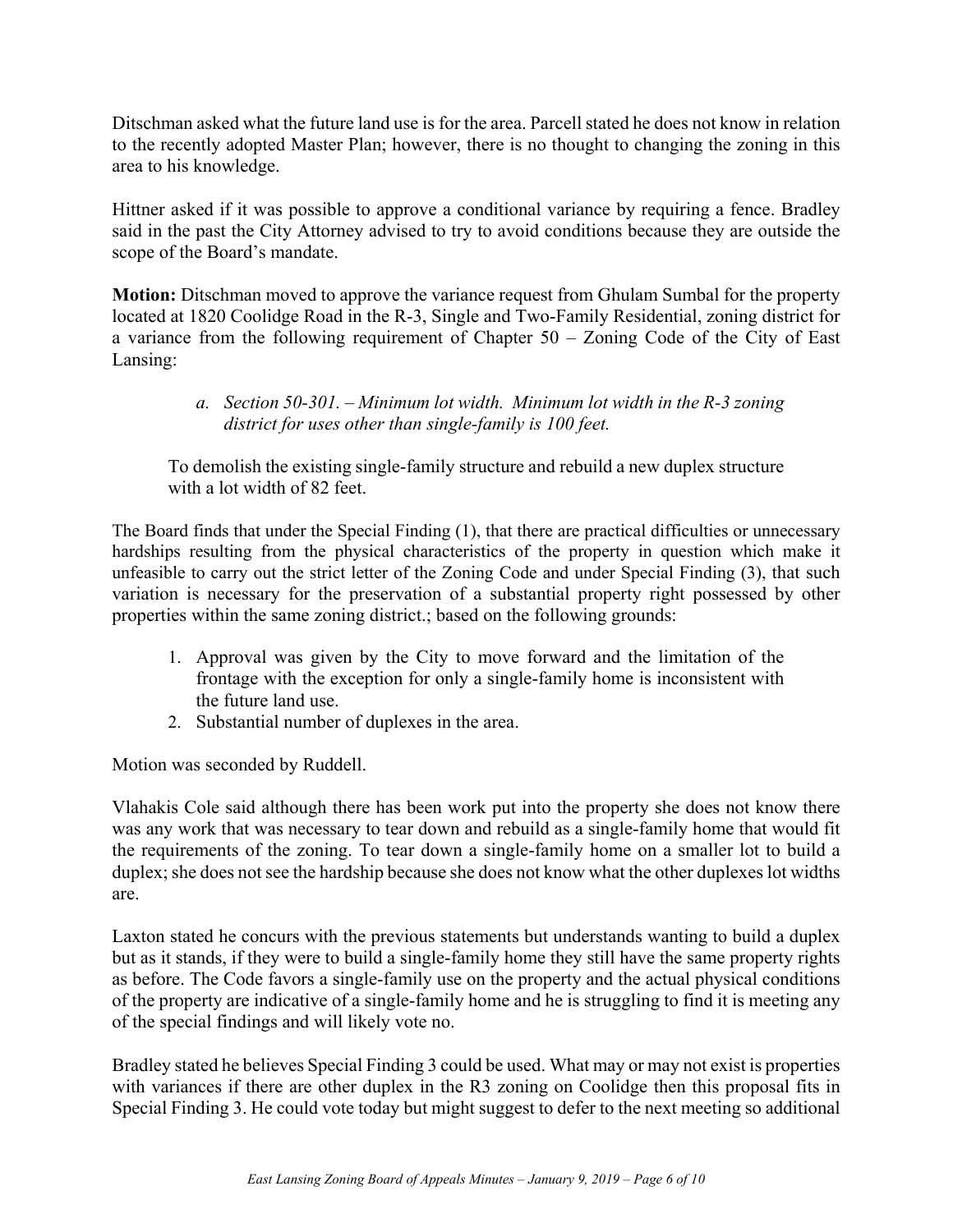information can be gathered; otherwise, he would be voting no today.

Laxton asked the applicant if they would like a one-time adjournment of the request for staff to gather additional information to see if other duplexes in the R-3 district were granted a variance.

Gottschalk asked if Haywood would be at the next meeting. Laxton replied affirmatively.

Sumbal stated they wanted to adjourn their request to the February meeting.

#### **4) OLD BUSINESS**

**A) Consideration of an application from Extra Space, LLC for the property located at 645 Evergreen Avenue, in the R-2, Medium Density Single-Family Residential zoning district for a variance request from the following requirement of Chapter 50 – Zoning Code of the City of East Lansing:** 

> *Section 50-816(3) – Yard paving restriction. In all residential districts, the amount of paving in a front yard and in a side yard along a street on a corner lot shall not exceed an amount equal to 25 percent of the front yard area as defined in section 50-9 of this chapter or up to 35 percent where 10 percent of the paving is pervious paving material. On lots within the RA, R-1, R-2, and R-3 districts, no more than 30 percent of the rear yard may be used for parking and access facilities, inclusive of garages, carports, and surface paving.*

#### **The applicant is proposing additional paving over the required 30% in the rear yard.**

Parcell described the property, location, and the proposal as indicated in the Staff Report.

Hittner asked if the issue is access to the parking space or parking for each tenant.

The Board discussed:

- Gravel parking
- Access to the parking spot
- PACE ticketing the tenants

Marcella Fox-Brown, the applicant, addressed the Board and gave the history of the property and stated her goal is to have five parking spots. Bradley stated she's not asking for five parking spots she is asking for the right to pave the one gravel spot.

Ruddell asked if there are other properties nearby that have a larger percentage of parking over the 30%. Parcell replied affirmatively especially within the Historic Districts.

**Motion 1:** Ruddell moved to approve the variance request from Extra Space, LLC for the property located at 645 Evergreen Avenue, in the R-2, Medium Density Single-Family Residential zoning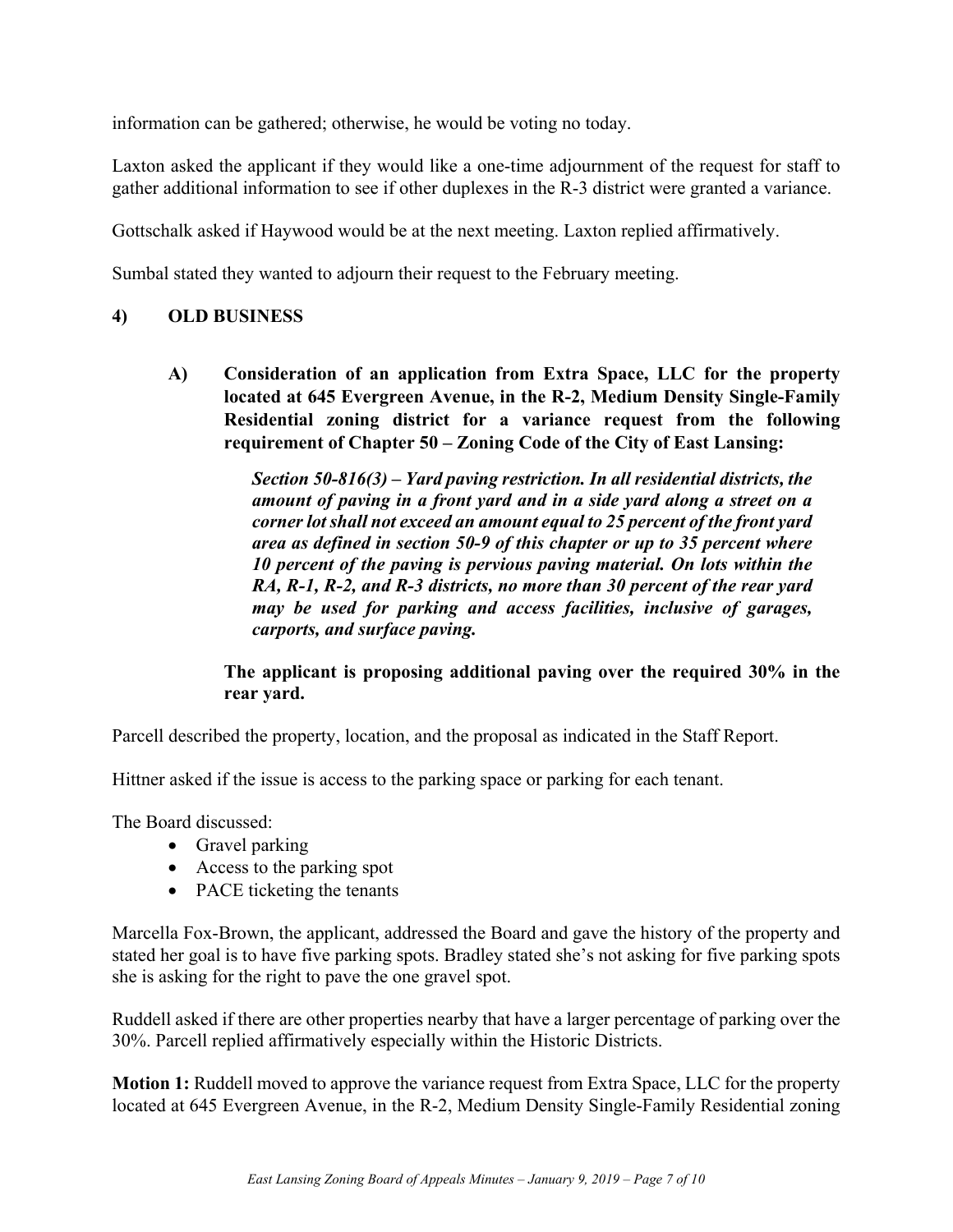district for a variance request from the following requirement of Chapter 50 – Zoning Code of the City of East Lansing:

*Section 50-816(3) – Yard paving restriction. In all residential districts, the amount of paving in a front yard and in a side yard along a street on a corner lot shall not exceed an amount equal to 25 percent of the front yard area as defined in section 50-9 of this chapter or up to 35 percent where 10 percent of the paving is pervious paving material. On lots within the RA, R-1, R-2, and R-3 districts, no more than 30 percent of the rear yard may be used for parking and access facilities, inclusive of garages, carports, and surface paving.* 

To have over 40% total ground coverage.

The Board finds that under the Special Finding (1), that there are practical difficulties or unnecessary hardships resulting from the physical characteristics of the property in question which make it unfeasible to carry out the strict letter of the Zoning Code and under Special Finding (3), that such variation is necessary for the preservation of a substantial property right possessed by other properties within the same zoning district.; based on the following grounds:

- 1. The length of the driveway is short and there is no garage to allow for additional parking.
- 2. Other properties in the area have increased rear yard ground coverages.

Motion was seconded by Bradley.

Laxton stated he would be voting in favor of the variance as it is a unique property with a fairly large home with a long standing rental license. It makes sense to provide adequate parking for a license for five. It is consistent with other variances granted to other rental properties.

Hittner stated the rationale offered by the chair is understandable, yet the coverage percentages were generated in response to what has happened in this neighborhood which is single-family homes get turned into student rentals and the rear yards basically get paved over. The fact that the vehicles are too big is not a compelling reason in his mind to grant a variance and for those reasons he would not be voting in favor of the variance.

Laxton further stated that he agrees with Hittner but for this particular property; being on a corner lot, he feels it makes sense to grant the variance.

Bradley stated he agrees with 99% of what Hittner said and believes there are a lot of properties in the City that were granted variances that make it difficult to not grant a variance for the same thing in the same zoning district as long as it meets one of the Special Findings and as such will be voting in favor of the variance.

Vlahakis Cole stated she is leaning toward voting against the variance due to the amount of pavement. She further stated that it looks like there is a lot of unused space that needs some work to be utilized for parking. Laxton asked if she is saying to allow a variance but on a limited scale, she replied affirmatively. He said it is hard to determine what exactly the Board is allowing and the City would rather not have a variance granted as such.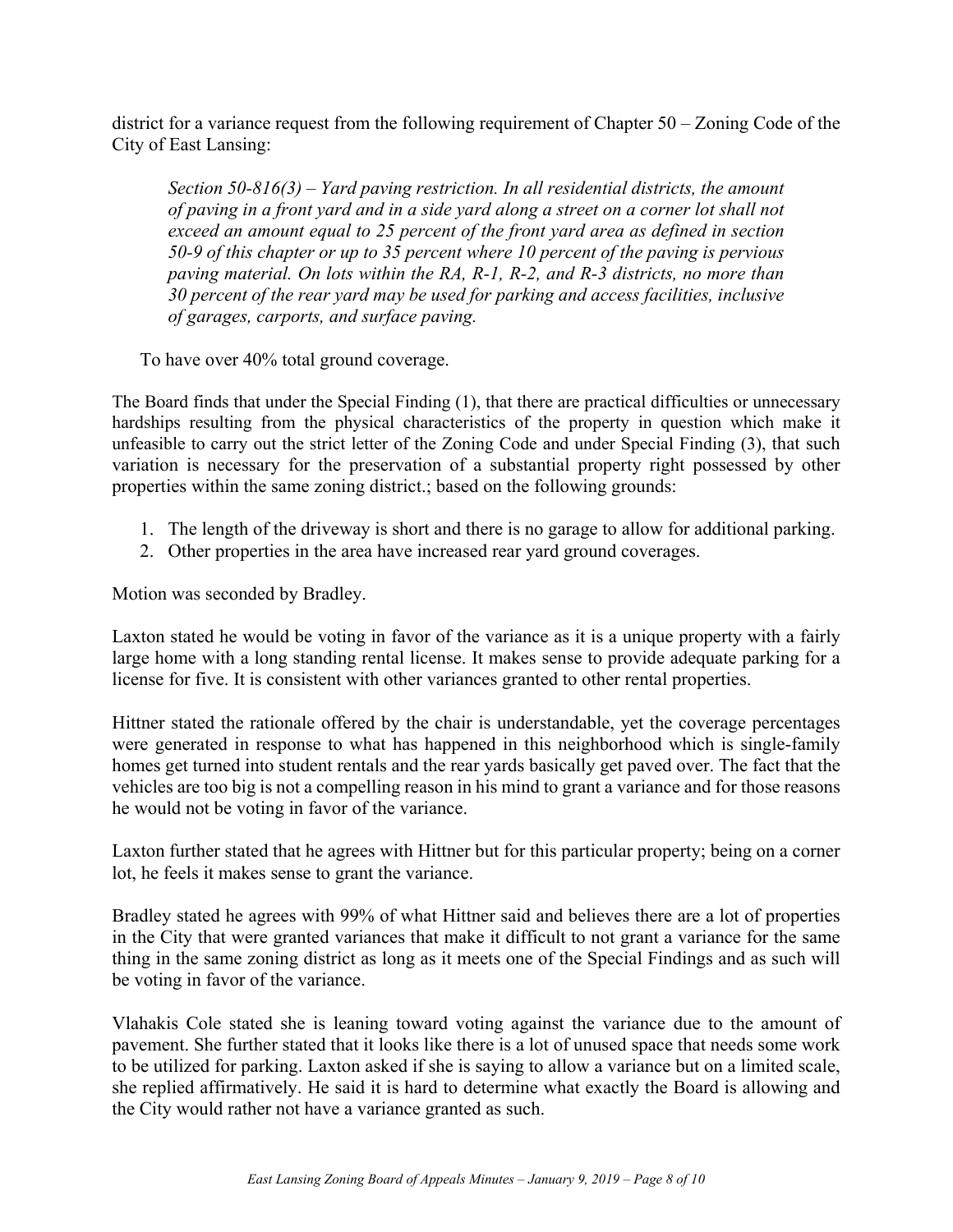Laxton asked the applicant if they were willing to move the northern edge south four feet (4') as indicated on the survey. Fox-Brown replied affirmatively.

**Motion 1 Vote:** *Yeas*: Bradley, Lal, Laxton, Ruddell, Vlahakis Cole. *Nays*: Hittner and Ditschman. Motion passed by a vote of 5 to 2.

**Motion 2:** Ruddell moved to approve the variance request from Extra Space, LLC for the property located at 645 Evergreen Avenue, in the R-2, Medium Density Single-Family Residential zoning district for a variance request from the following requirement of Chapter 50 – Zoning Code of the City of East Lansing:

*Section 50-816(3) – Yard paving restriction. In all residential districts, the amount of paving in a front yard and in a side yard along a street on a corner lot shall not exceed an amount equal to 25 percent of the front yard area as defined in section 50-9 of this chapter or up to 35 percent where 10 percent of the paving is pervious paving material. On lots within the RA, R-1, R-2, and R-3 districts, no more than 30 percent of the rear yard may be used for parking and access facilities, inclusive of garages, carports, and surface paving.* 

To include additional paving over the required 30% in the rear yard.

The Board finds that under the Special Finding (1), that there are practical difficulties or unnecessary hardships resulting from the physical characteristics of the property in question which make it unfeasible to carry out the strict letter of the Zoning Code and under Special Finding (3), that such variation is necessary for the preservation of a substantial property right possessed by other properties within the same zoning district.; based on the following grounds:

- 1. The length of the driveway is short and there is no garage to allow for additional parking.
- 2. Other properties in the area have increased rear yard ground coverages.

Motion was seconded by Ditschman.

**Motion 1 Vote:** *Yeas*: Bradley, Lal, Laxton, Ruddell, Vlahakis Cole. *Nays*: Hittner and Ditschman. Motion passed by a vote of 5 to 2.

**5) STAFF REPORTS** – None

#### **6) BOARD MEMBER CONCERNS** – None

**7) ANNOUNCEMENTS**

Laxton introduced Vlahakis Cole to the Board.

Bradley said he would not be available for the next two meetings.

#### **8) ADJOURNMENT**